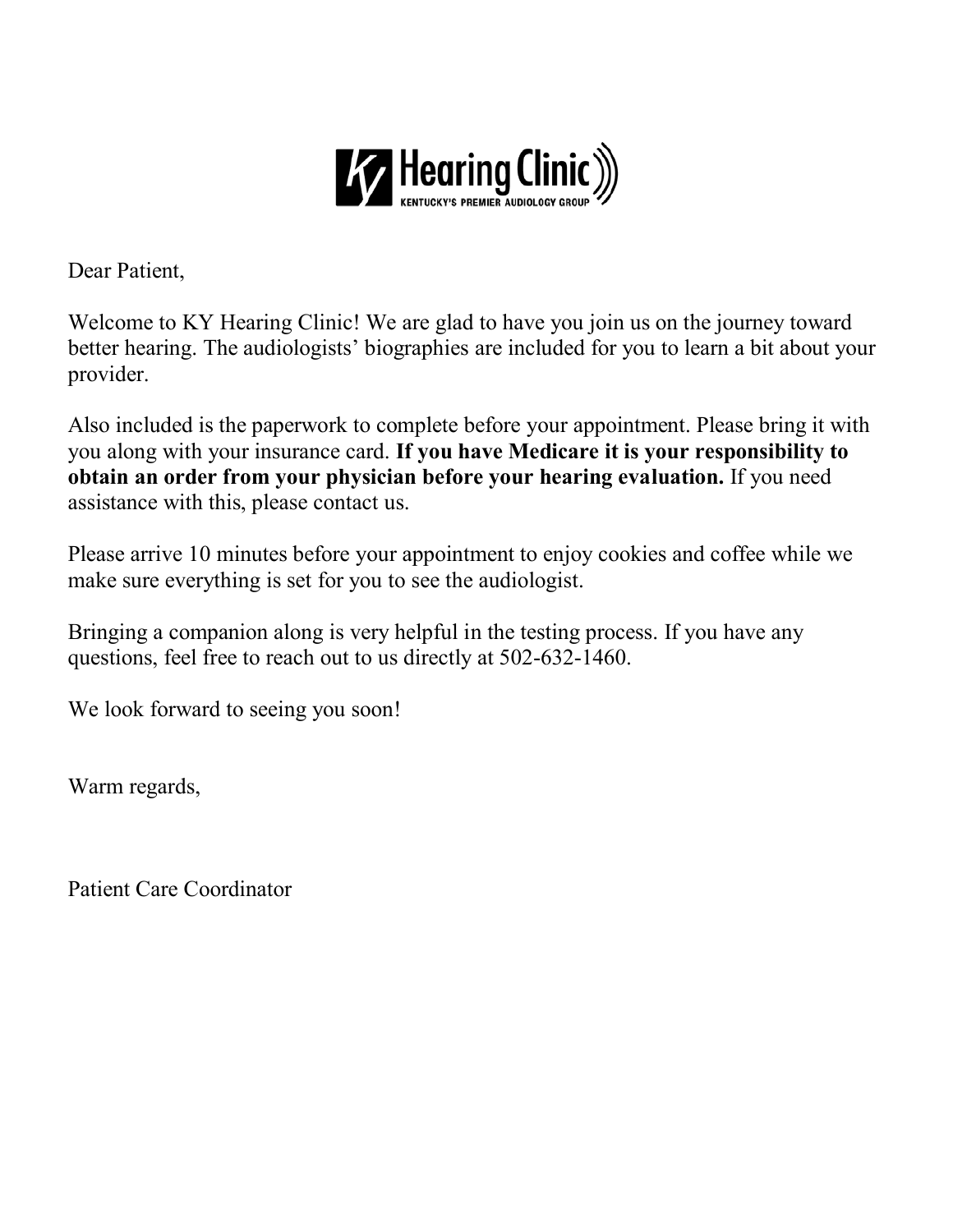

#### **DIRECTIONS Address: 2226 Holiday Manor Center, Suite 4, Louisville, KY 40222**

*From the west:* 64 East, take exit 6 for 71N toward Cincinnati, continue on 71N for 5 miles, take exit 5 for I-264/Watterson Expy, take exit 22 for US42/Brownsboro Road, turn left onto US42, turn right into Holiday Manor Center (immediately before Kroger Fuel). You'll notice green awnings for Thai Café and Shiraz on your right, across from Kroger. Park near these restaurants. You'll find us just behind Shiraz, through an entrance called The Walk.

*From the east:* 64 West, take exit 12 for I-264E, take exit 22 for Brownsboro Road, take the first ramp to the far right for Hwy22/Brownsboro Road. Continue for .2 miles and turn left into the Holiday Manor Center. You'll notice green awnings for Thai Café and Shiraz on your left, facing Kroger. Park here. You'll find us behind Shiraz, through an entrance called The Walk.

*From the north:* 71S, take exit 5 for I-264W, take exit 22 for US42/Brownsboro Road, turn left onto US42, turn right into Holiday Manor Center (immediately before Kroger Fuel). You'll notice green awnings for Thai Café and Shiraz on your right, across from Kroger. Park near these restaurants. You'll find us just behind Shiraz, through an entrance called The Walk.

#### **BIOGRAPHIES**

Dr. Katie Austin has over ten years of cochlear implant experience providing care to nearly 600 implant patients ranging in age from infancy to elderly. She is a contributing author to two otolaryngology textbooks and speaks regularly about her passion of aural rehabilitation post-implantation. She obtained her graduate education at University of Louisville and completed her externship at Arizona Hearing and Balance Center. When not working, Dr. Austin enjoys trying new restaurants, exercising, and watching Kentucky Wildcats Basketball with her husband and two children.

Dr. Raquel Heacock obtained her B.S. in Education from the University of Louisville and also received her doctorate in audiology from University of Louisville, School of Medicine. Dr. Heacock is a Louisville native and graduated from Christian Academy of Louisville. She is passionate about educating others about the emotional and cognitive implications of hearing loss and the importance of including family members in the communication management process. When not working, Dr. Heacock enjoys adventures both big and small with her family and her two dogs and maintaining active involvement with her church.

Dr. Katherine Robertson is a native of Louisville and obtained her Doctorate in Audiology from the University of Louisville, School of Medicine in 2009. She has extensive experience in adult diagnostics and hearing amplification. In her free time, Dr. Robertson enjoys traveling with her husband and two daughters. Also take note of her husband's beautiful artwork displayed in our office!

Marci Shuman, M.S CCC-A, has over 15 years of experience in adult hearing aids, tinnitus and BAHA. She is committed to community outreach for awareness of early intervention of adult-onset hearing loss. She graduated from Arizona State University Masters in Audiology Program in 2002 where she interned at the Mayo Clinic. Marci enjoys running, spending time with her husband, and volunteering in their three children's classrooms.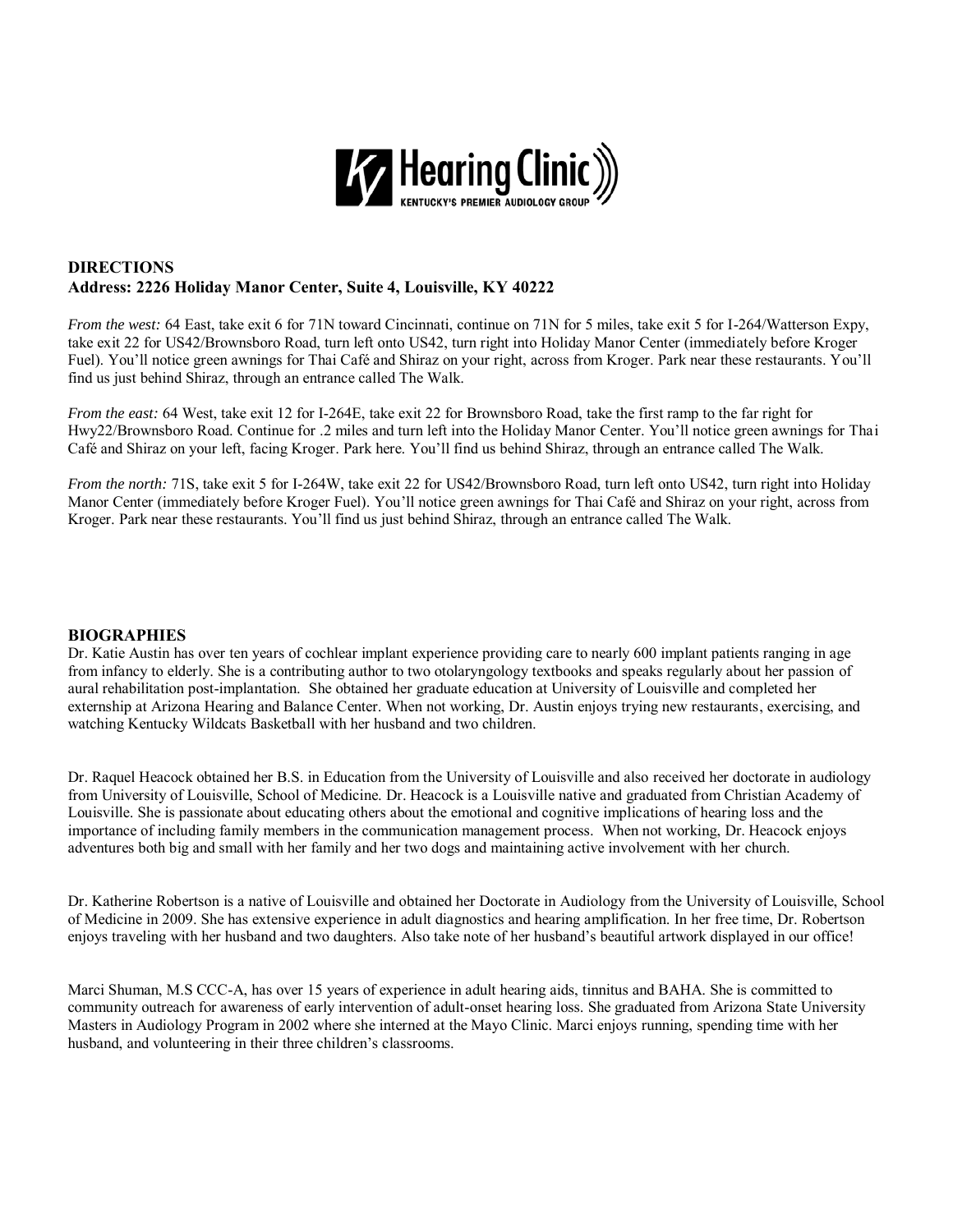

### **Patient Demographics**

|                                                                                                                                                                                                                                | DOB:                                          |
|--------------------------------------------------------------------------------------------------------------------------------------------------------------------------------------------------------------------------------|-----------------------------------------------|
|                                                                                                                                                                                                                                |                                               |
|                                                                                                                                                                                                                                |                                               |
|                                                                                                                                                                                                                                |                                               |
|                                                                                                                                                                                                                                |                                               |
|                                                                                                                                                                                                                                |                                               |
| Email Address: No. 1996. The Second Second Second Second Second Second Second Second Second Second Second Second Second Second Second Second Second Second Second Second Second Second Second Second Second Second Second Seco |                                               |
|                                                                                                                                                                                                                                |                                               |
|                                                                                                                                                                                                                                | Primary Care Physician: Physician's Practice: |
|                                                                                                                                                                                                                                |                                               |
|                                                                                                                                                                                                                                |                                               |

## **Acknowledgement of Privacy Practices**

## **Please read and initial below:**

\_\_\_\_ I certify that the information on this sheet is true and correct to the best of my knowledge. I give KY Hearing Clinic permission to evaluate me.

□ I acknowledge that I have read a copy of KY Hearing Clinic, LLC Privacy Practices. KY Hearing Clinic, LLC offered me a copy of their Privacy Practices and I declined the offer.

\_\_\_\_ I give KY Hearing Clinic, LLC permission to contact me by telephone, email, and regular mail regarding appointment information, hearing health issues, hearing instruments, and technology. Occasionally, KY Hearing Clinic may contact me regarding marketing for the organization. I understand that I may opt out of communications for marketing at any time. I know that my personal information will not be shared with any other entity.

\_\_\_\_ I give KY Hearing Clinic, LLC permission to leave messages and/or discuss my hearing care products and/or services with the following people:

|  | <b>Answering Machine/Voice Mail</b> |  |  |  |
|--|-------------------------------------|--|--|--|
|  |                                     |  |  |  |

\_\_\_\_ Spouse: \_\_\_\_\_\_\_\_\_\_\_\_\_\_\_\_\_\_\_\_\_\_\_\_\_\_\_\_\_\_\_\_\_\_\_\_\_\_\_\_\_\_\_\_\_\_\_\_\_\_\_\_\_\_\_\_\_\_\_

\_\_\_\_ Adult Children: \_\_\_\_\_\_\_\_\_\_\_\_\_\_\_\_\_\_\_\_\_\_\_\_\_\_\_\_\_\_\_\_\_\_\_\_\_\_\_\_\_\_\_\_\_\_\_\_\_\_\_\_\_\_

- \_\_\_\_ Care Giver or Assisted Living Representative: \_\_\_\_\_\_\_\_\_\_\_\_\_\_\_\_\_\_\_\_\_\_\_\_\_\_\_\_\_
- $\Box$  Other  $\Box$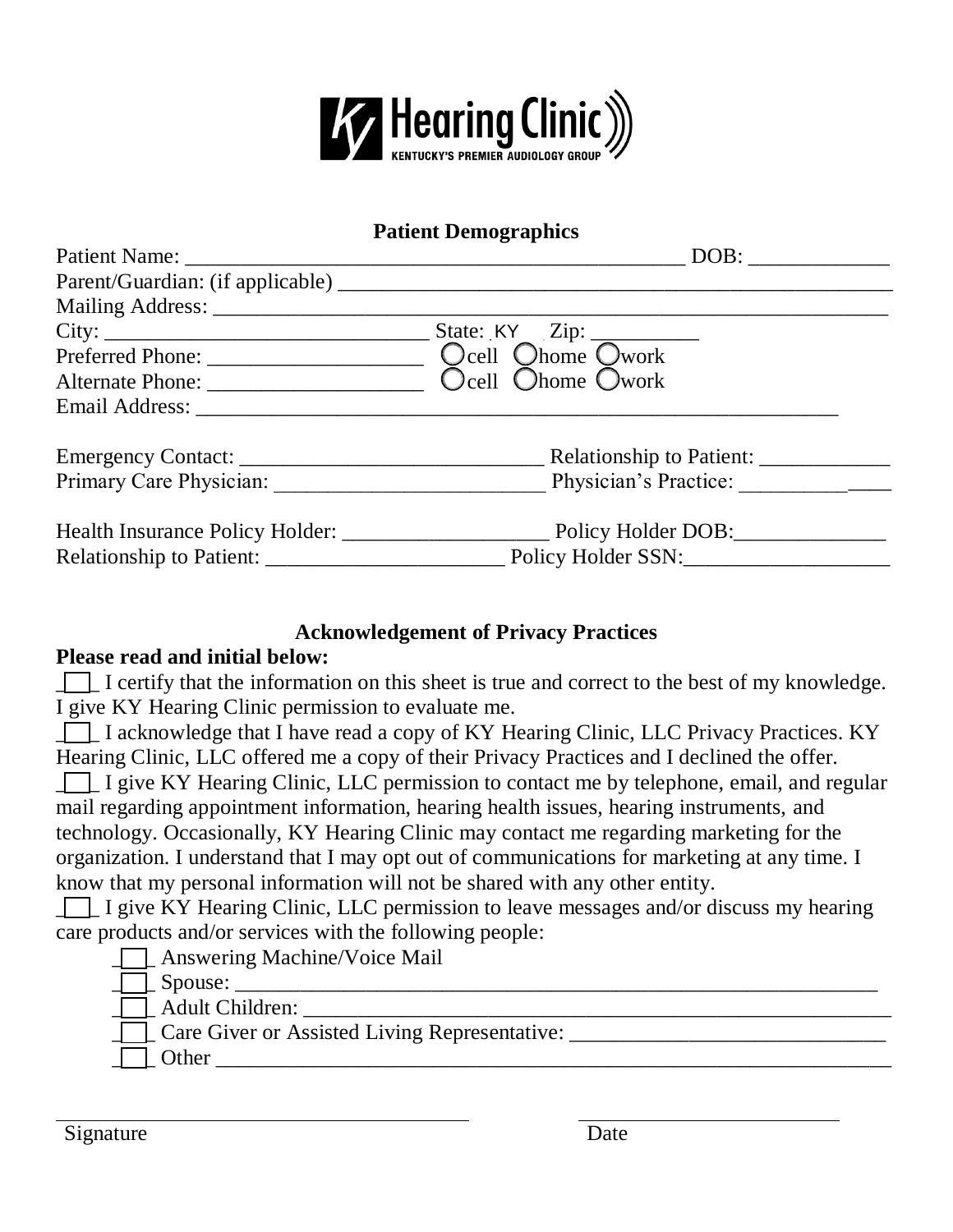

| Patient Name: Name:                                                                                                                                                                                                                                                                                                                                                                                                                                                                                                                                                                                                        |                                 | DOB: Date:                                                                                                                 |
|----------------------------------------------------------------------------------------------------------------------------------------------------------------------------------------------------------------------------------------------------------------------------------------------------------------------------------------------------------------------------------------------------------------------------------------------------------------------------------------------------------------------------------------------------------------------------------------------------------------------------|---------------------------------|----------------------------------------------------------------------------------------------------------------------------|
|                                                                                                                                                                                                                                                                                                                                                                                                                                                                                                                                                                                                                            |                                 |                                                                                                                            |
| Please check conditions that apply:                                                                                                                                                                                                                                                                                                                                                                                                                                                                                                                                                                                        |                                 |                                                                                                                            |
| <b>Previous hearing test</b><br>Results:<br><b>Family history of hearing loss</b><br><b>History of noise exposure</b><br><b>Difficulty hearing</b><br>$\text{Right }$ $\bigcirc$ Left $\bigcirc$ Both ears<br>Pressure in the ears<br>$Right$ Left $\bigcirc$ Both ears<br>Earwax buildup<br>$Right$ Left $\bigcirc$ Both ears<br><b>Previous ear surgery</b><br>$Right$ Left Both ears<br>Ear pain<br>Right <i>Left Both ears</i><br>Ear drainage<br>$\Re$ Right $\bigcirc$ Left $\bigcirc$ Both ears<br>Tinnitus (ringing/roaring/buzzing)<br>$\bigcap$ Right $\bigcap$ Left $\bigcap$ Both ears<br>Use of a hearing aid |                                 | $\text{Right}$ Left $\bigcirc$ Both ears $\bigcirc$ Gradual $\bigcirc$ Fluctuating<br>( )Sudden<br>Frequency:<br>How long: |
| Do you have trouble hearing in any of the following situations? (Check all that apply)<br><b>Family Members</b><br>TV<br><b>Social Gatherings</b><br>Worship<br><b>Other situations:</b>                                                                                                                                                                                                                                                                                                                                                                                                                                   | <b>Meetings</b><br><b>Phone</b> | Work<br><b>Restaurants</b>                                                                                                 |
| Have you experienced any of the following major medical conditions? (Check all that apply)<br><b>Autoimmune Disorder</b><br><b>Requirement of Blood Thinner</b><br><b>Implantable devices</b><br><b>History of Ear Infections</b><br><b>Radiation (Head/Neck)</b><br><b>Stroke or Head Injury</b><br>Other medical condition:                                                                                                                                                                                                                                                                                              |                                 | <b>Chemotherapy</b><br><b>Diabetes</b><br><b>Meningitis</b><br><b>Dizziness</b><br><b>Dementia</b><br><b>Arthritis</b>     |

How did you find out about our clinic? \_\_\_\_\_\_\_\_\_\_\_\_\_\_\_\_\_\_\_\_\_\_\_\_\_\_\_\_\_\_\_\_\_\_\_\_\_\_\_\_\_\_\_\_\_\_\_\_\_\_\_\_\_\_\_\_\_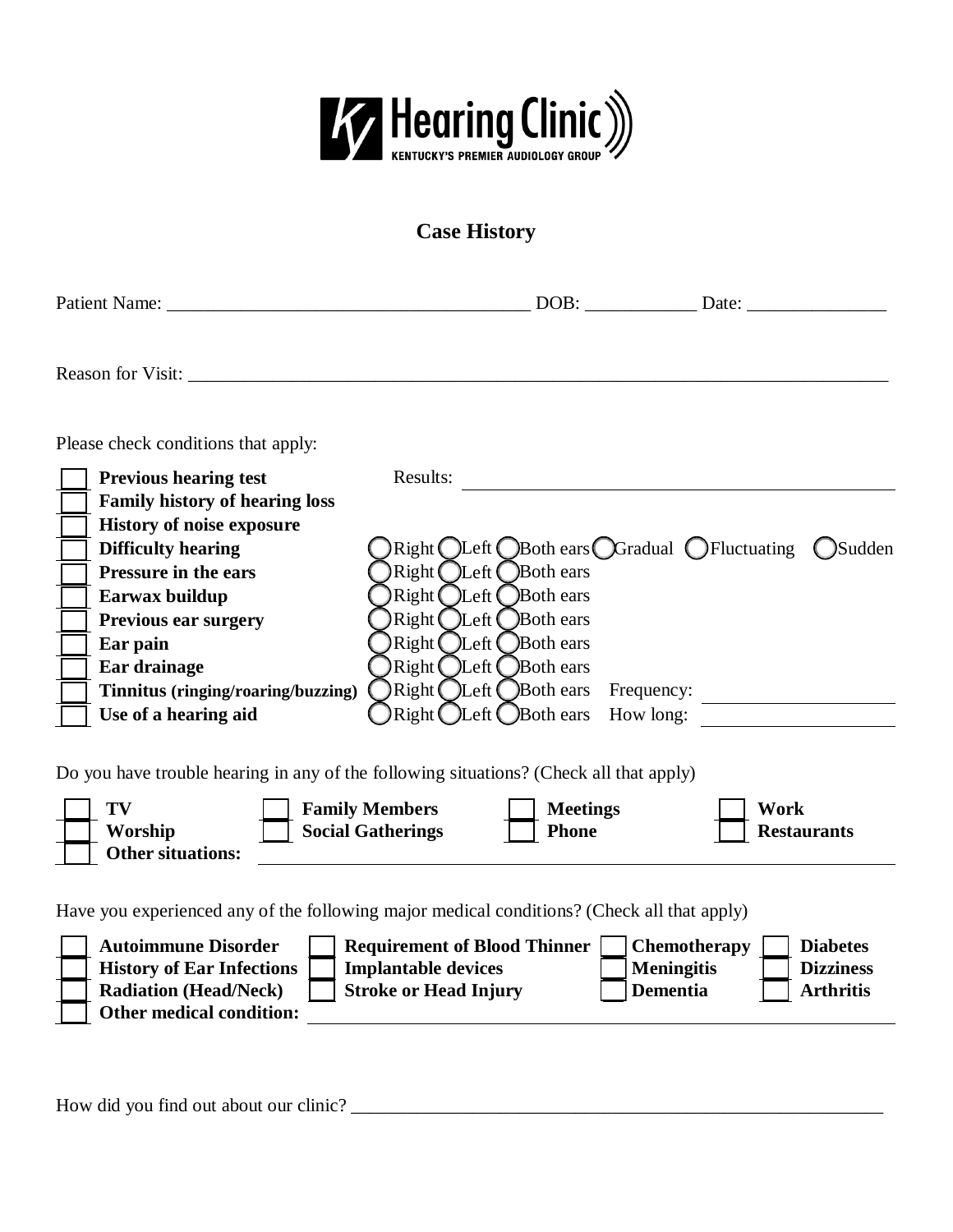

### **Medication List**

Patient Name: \_\_\_\_\_\_\_\_\_\_\_\_\_\_\_\_\_\_\_\_\_\_\_\_\_\_\_\_\_\_\_\_\_\_\_\_\_\_\_\_\_\_\_\_\_\_\_\_\_\_\_\_\_ DOB: \_\_\_\_\_\_\_\_\_\_\_\_\_\_\_\_\_\_\_\_\_

| <b>Drug</b> | <b>Dosage</b> | Frequency | <b>Purpose</b> |
|-------------|---------------|-----------|----------------|
|             |               |           |                |
|             |               |           |                |
|             |               |           |                |
|             |               |           |                |
|             |               |           |                |
|             |               |           |                |
|             |               |           |                |
|             |               |           |                |
|             |               |           |                |
|             |               |           |                |
|             |               |           |                |
|             |               |           |                |
|             |               |           |                |
|             |               |           |                |
|             |               |           |                |
|             |               |           |                |
|             |               |           |                |
|             |               |           |                |
|             |               |           |                |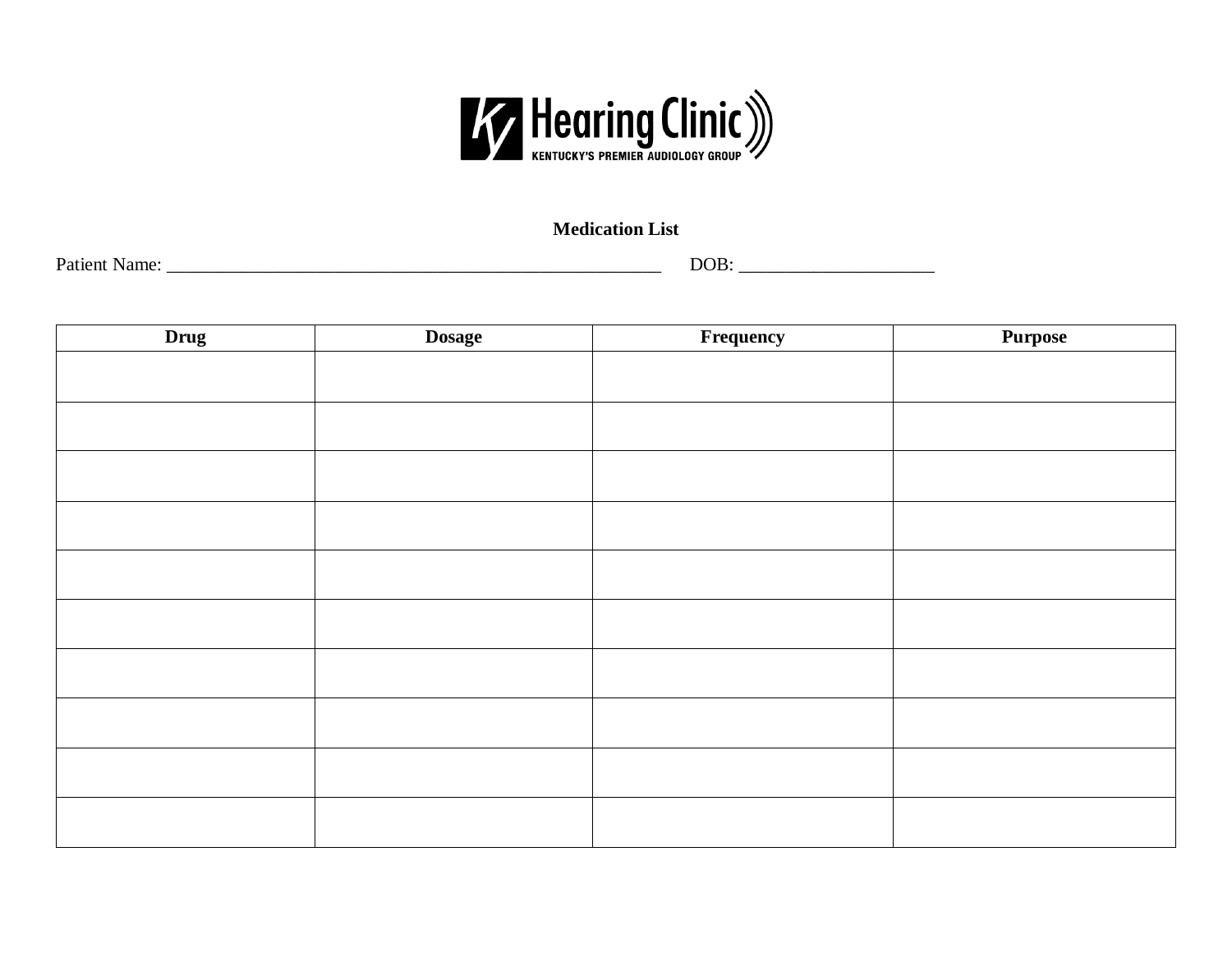

### **Patient Financial Agreement**

There will be charges for services provided. We participate with some insurance companies, as well as Medicare. If you have questions regarding your insurance coverage, please call the office prior to your appointment.

**Insurance Claims:** You as the patient are responsible for the cost of services provided regardless of insurance coverage. We will file medical claims to your insurance company one time as a courtesy. Therefore, it is necessary to present ALL current insurance cards at the time of your appointment. We must be notified immediately of any changes and please ensure all information is accurate and current. Your coverage is based on the contract between you and your insurance carrier. You must contact your health plan if you have not received notice of payment within 30-45 days of service. It is ultimately your responsibility to verify coverage for your insurance plan. If the insurance company denies the claim, you are responsible for the balance.

**Patient Financial Responsibility:** Your insurance may dictate that we collect co-payments, deductibles, and co-insurance, which is not subject to discounts or adjustments. Co-payment is due at the time of service at every appointment. We accept Visa, MasterCard, Discover Card, check, or cash. There is a \$35.00 service charge for any returned check.

**Referrals:** Many insurance companies will not pay for services rendered by a specialist without a referral. It is the responsibility of the patient/parent/legal guardian to obtain needed referrals and updates required by the health plan. Failure to provide a current referral may result in rescheduling the appointment until one is obtained.

**Minors:** Patients under the age of 18 must be accompanied by a parent or court-appointed legal guardian for treatment. The accompanying parent or adult is responsible for payment.

### **Please read and initial below:**

I have read and agree to the terms of the above policies and have received a copy of the Patient Financial Responsibility Acknowledgement.

KY Hearing Clinic may bill my insurance company for rendered services.

KY Hearing Clinic may collect payments from my insurance company for rendered services.

Signature Date

Printed Name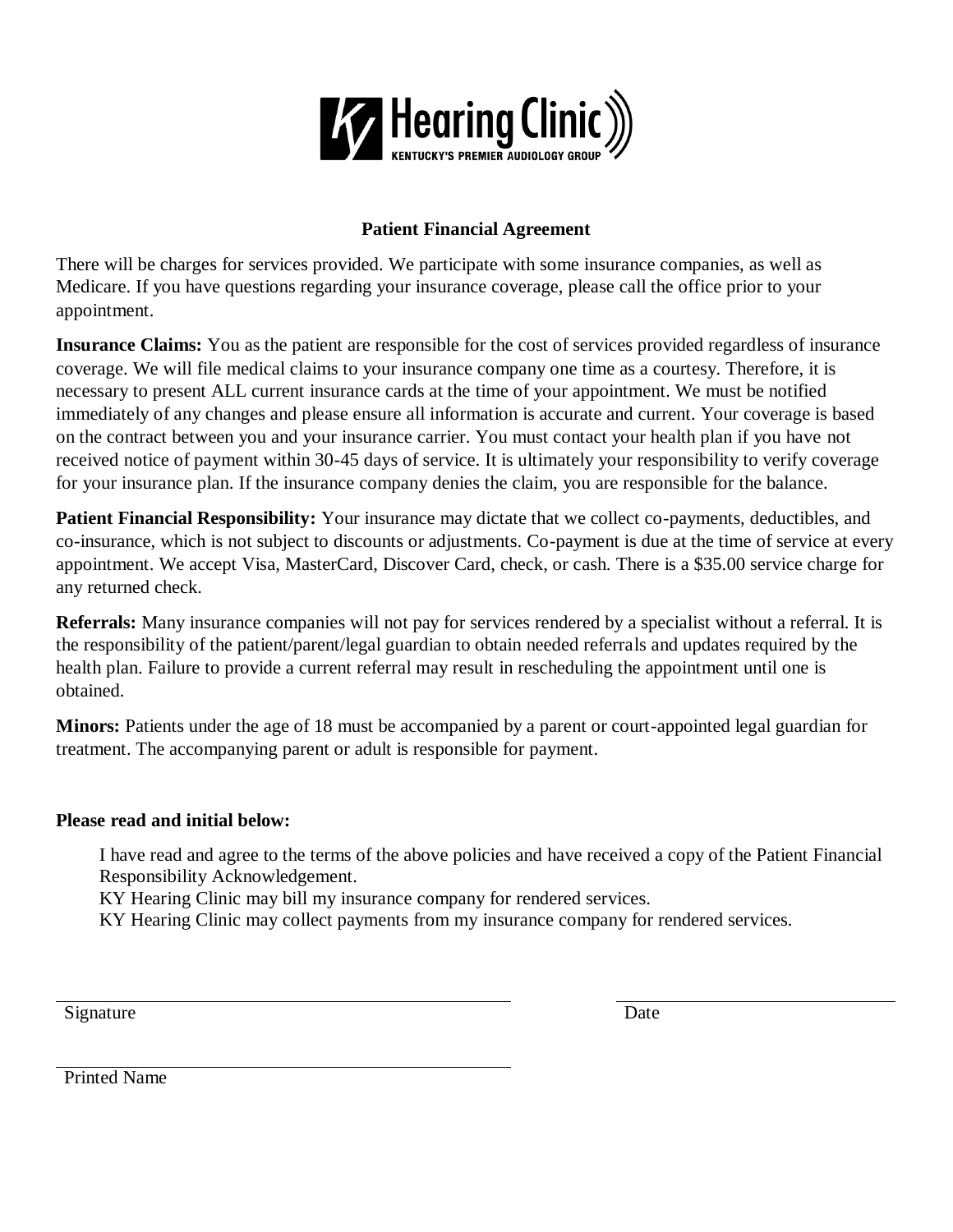

# **Medical Records Release Authorization Form | HIPAA**

This form allows KY Hearing Clinic to communicate with another clinic or person(s) regarding your health information. Please complete the form below should the patient wish to authorize KY Hearing Clinic to receive or send the patient's health information to another entity.

| audiology records from:  |  |
|--------------------------|--|
| To be obtained from:     |  |
|                          |  |
|                          |  |
|                          |  |
|                          |  |
|                          |  |
| To be released to:       |  |
|                          |  |
| <b>Practice Address:</b> |  |

This authorization expires one year from the date signed. This authorization may be revoked in writing at my request.

Signature Date